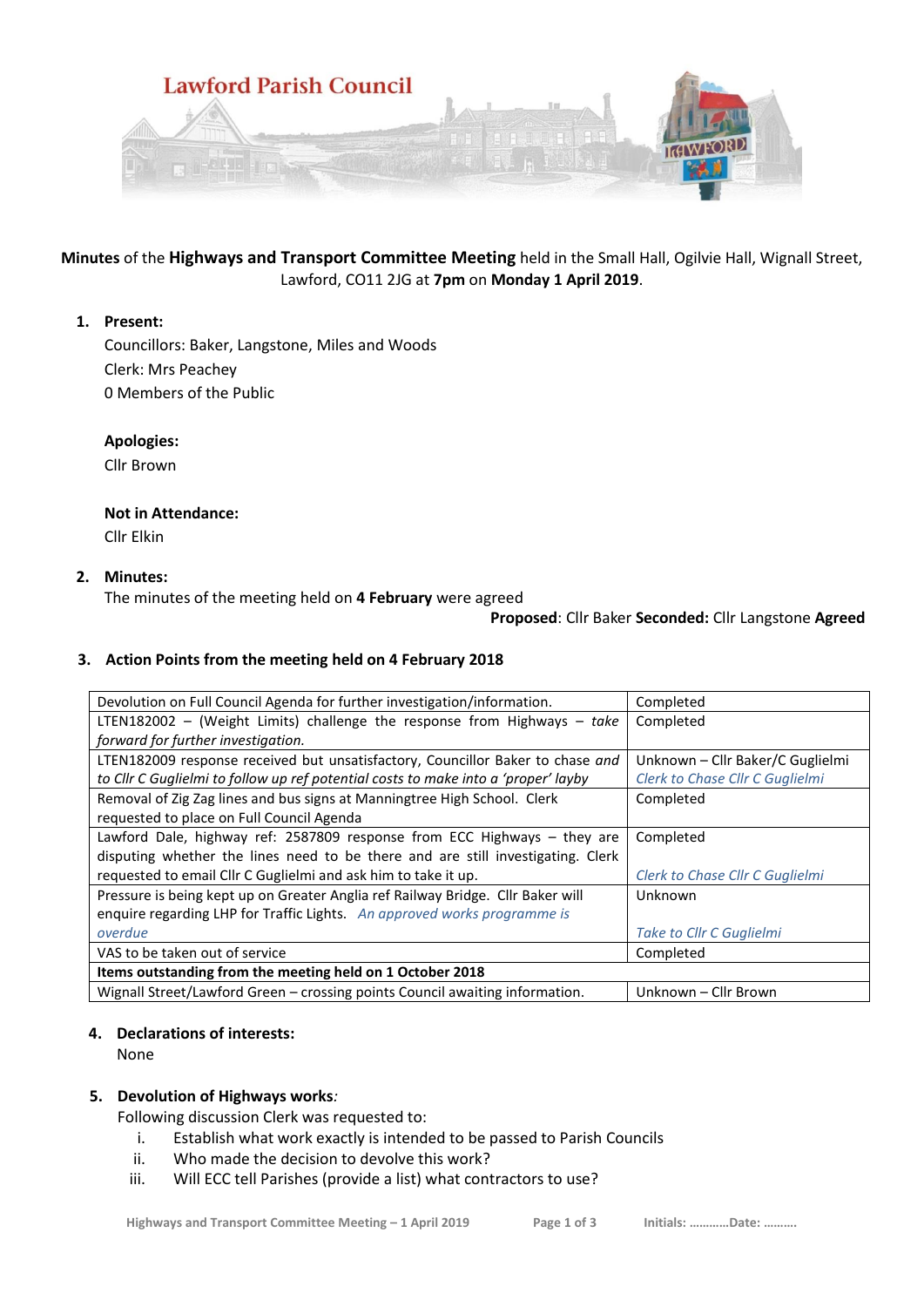iv. What funds are being attributed to the works or are Parish Councils expected to obtain financing through the Precept. **Action**

## **6. HGV, Lorry Ban and Weight limits - School Lane:**

LTEN182002 – challenge to the response from Highways *(Update Cllr Brown*). Further information received from a resident, together with photographs and video, of an offending vehicle which was flouting the ban.

#### Cllr Baker will request Cllr C Guglielmi take this up - **Action 7. Wignall Street/Lawford Green– crossing points:**

To be carried forward pending the completion of houses on Lawford Green **Action**

### **8. Long road:**

LTEN173001: Pedestrian Crossing - Cllr Baker advised at the meeting of 3 December 2018 this may take 2years or more for resolution. Funding had not been allocated. The request was tendered in 2017 – *Cllr Baker advised the Budget set aside was £8,500.00 but it was not listed on the 2018/19 Potential Schemes list. It may have been entered on the 2019/20 list. Cllr Baker will speak to Cllr C Guglielmi*

### **9. Layby A137:**

LTEN182009 response received but unsatisfactory. Passed to Cllr C Guglielmi to follow up ref potential cost to make into a 'proper' layby. *Costed at £6500.00, and option 1 is to convert it to grass and place bollards around it.*

## **10. Colchester road:**

- *a)* **Pedestrian safety and junction protection** submission of TRO 6/11/18 ref: T19374687- *no update*
- *b)* **Removal of Zig Zag lines and bus signs at Manningtree High School**. Following discussing with the school's headmistress Clerk was advised the school did not want the 'Zig-Zag' lines removed and suggested a councillor meet with them. *Note: Cllr V Guglielmi met with the headmistress and council is now advised the school do want the zig-zag lines removed. A site visit was planned for after half Term to determine exactly*  what the school wished to be done. This has now been completed. **All and the school wished to be done.** This has now been completed.

## **11. Lawford Dale:**

Highway refs: 258709 (repainting white lines) unsatisfactory response from Highways. Requested to ask Cllr C Guglielmi to take this up - *ongoing*

### **12. Existing and new Highways Schemes for submission:**

Progress on submitted schemes **-** *Cllr Baker will provide spreadsheets and Clerk will extract LPC's schemes and produce a spreadsheet*. Action *Action* 

### **13. Public Transport and associated issues:**

- a) Cllr Baker advised LT142068 Shuttle Signals has been approved
- b) Cutting of the last bus of an evening
- c) New Trains will be coming in May
- d) Smart Cards are being issued for Season Ticket holders
- e) A Delay Repay system is being introduced
- f) ANPR has been introduced at the Station to restrict parking to 20mins
- g) Cllr Baker will be attending the Manningtree Rail Users Association

### **14. Parking Issues:**

a) **Queensway parking problems;** *update on NEPP submission if available - Cllr Baker advised this is ongoing*

### **15. VAS:**

a) Cllr Elkin withdrew his offer to site the VAS on his property.

### **16. Manningtree Railway Bridge:**

*Cllr Baker advised on 16/17 April resurfacing works will be carried out*

**Highways and Transport Committee Meeting – 1 April 2019 Page 2 of 3 Initials: …………Date: ……….**